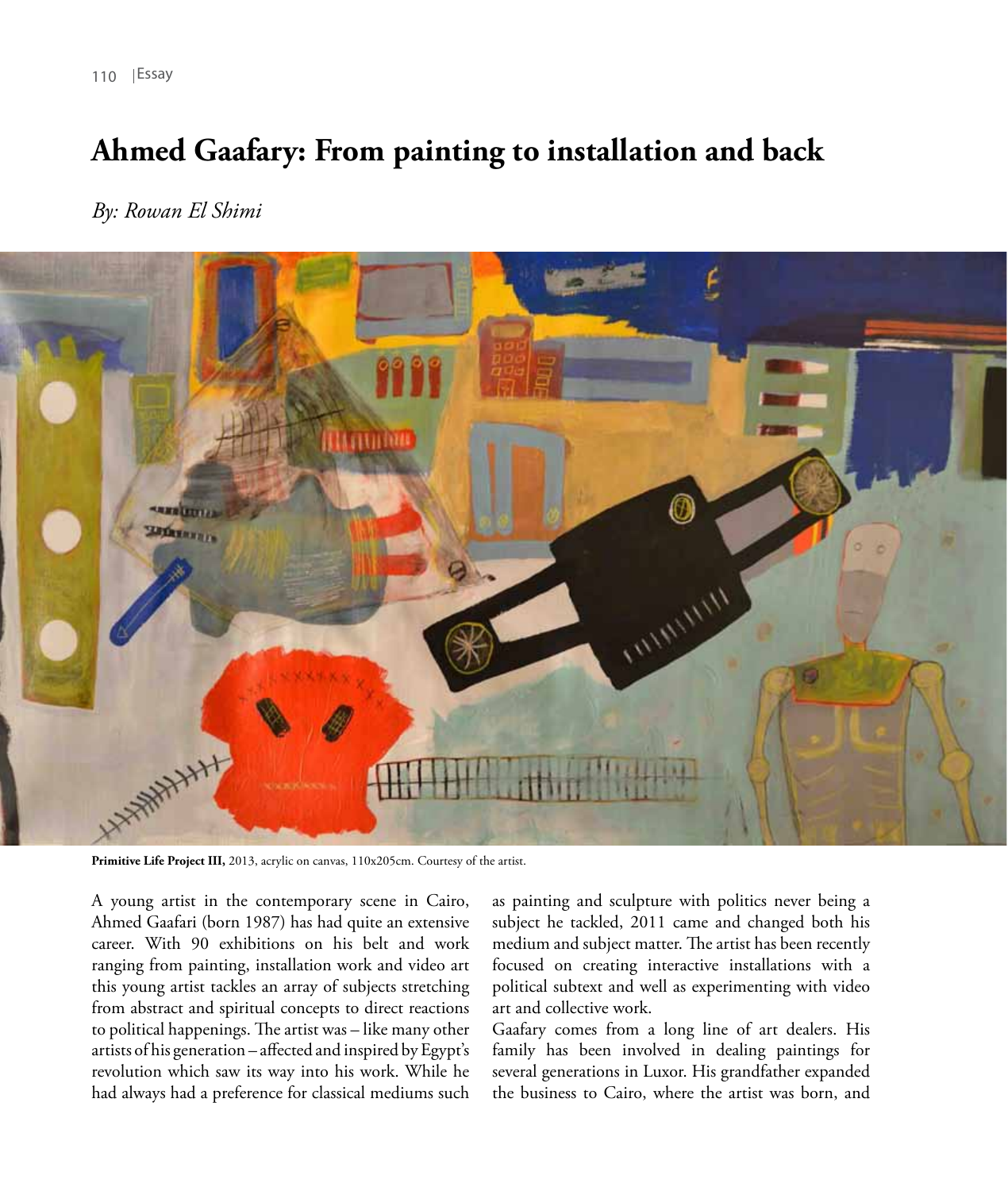he was raised among painters working on duplicating orientalist paintings and being subjected through the family business to art by Egyptian artists such as Seif Wanly and Abdelhady El Gazzar. While it was natural for the young painter to study in the Faculty of Fine Arts, he was unable to enter due to his low scores in High School when his grandfather died, and so he ended up studying Information Systems, while taking classes in the Fine Arts School in the evening.

However, in spite of this bump on the road, in retrospect the artist is glad he took this path. Due to his reservation on the art education system in Egypt, he feels he managed to get what he needed to develop his art without getting sucked into the system. "The education system kills the creative energy turning students into machines not innovators," he says stressing that of course there are exceptions to this rule.

Gaafary has been exhibiting since he was in high school. His first exhibition in 2000 was in a gallery called Van Gogh in Heliopolis. The artist was very taken by Van Gogh's art work and the array of mysterious stories surround him. From a photograph from the archives, Gaafary created a portrait of the artist - much like the self-portraits Van Gogh would paint - in homage to him. According to Gaafary, this painting was sold there and then and he did not even have a photograph of it. From then on Gaafary continued painting and exhibiting his work in private galleries in Cairo that sold art pieces and selected furniture. It was not until later that he started exhibiting in more curated contexts and art spaces.

Most of the artist's earlier work was an attempt to capture beauty. To him beauty is not merely romantic landscapes or aesthetic appeal, but rather the details of beauty in life, of inner beauty. Gaafary is also affected by Sufi tendencies where he tries to capture the soul of the objects or people he tackles. For a long time he was concerned with portraiture. He focused on applying himself to reach his best abilities to capture details of human faces especially in regards to how time affects a person. This was encapsulated in his first group exhibition in 2005 in the Fine Arts Faculty when she showed a series of these portraits. The following year in 2006 in Cairo Atelier he exhibited portraits that were devoid of the previously rich colours and details, experimenting with his technique further. From this

point until the outbreak of the Egyptian revolution, Gaafary participated in several group exhibitions as well as hosted three solo shows of painting work further exploring the same subject matter of inner beauty.

Following a symposium the artist took part in for the Mediterranean region, the artist went on to create seventeen paintings portraying the sea and the fishermen's relation to it. The work was meant to be exhibited in Alexandria, then Cairo and Minya, but unfortunately never saw the light of a gallery space. While at first the exhibition was postponed due to terrible weather conditions in Egypt's coastal city in December 2010, it was then postponed once more due to the Saints Church bombings on new year's eve, and finally it was postponed indefinitely with the outbreak of the revolution. While at the start of Egypt's revolutionary year the artist like many of his counterparts was not inclined to produce work. It was a difficult time for artists, many felt any work on the happenings would be too soon with the consistently changing events while at the same time finding it difficult to produce work on anything else. Gaafary, however, decided it would be best to challenge himself to work directly on the subject of the revolution using an entirely novel medium to him: interactive installation. Even though he was always very insistent on more classical approaches to art such as painting or sculpture "perhaps due to my ignorance at the time," he admits. After the revolution he felt the events were too quick to be portrayed in painting or sculpture and felt these mediums would suffocate his vision at the time. In 2011, Gaafary took part in the Youth Salon at the Palace of the Arts inside the Cairo Opera House, which is run by the Ministry of Culture. 'The Beginning Project' was four graphic design posters created as almost replicas of the document one gets after they have a police check for a criminal record. Each poster had a photograph of the artist but as four different characters: an army soldier, an Islamist, a revolutionary and a member of the "Couch Party" which was the term given to the people who were not participating in the revolution. In front of these posters lay a see-through glass box where viewers could cast their ballot for which direction they would like the country to go in. However, there was a twist. The box had a slot to place the votes that was seemingly there but in fact it was shut. So even though there was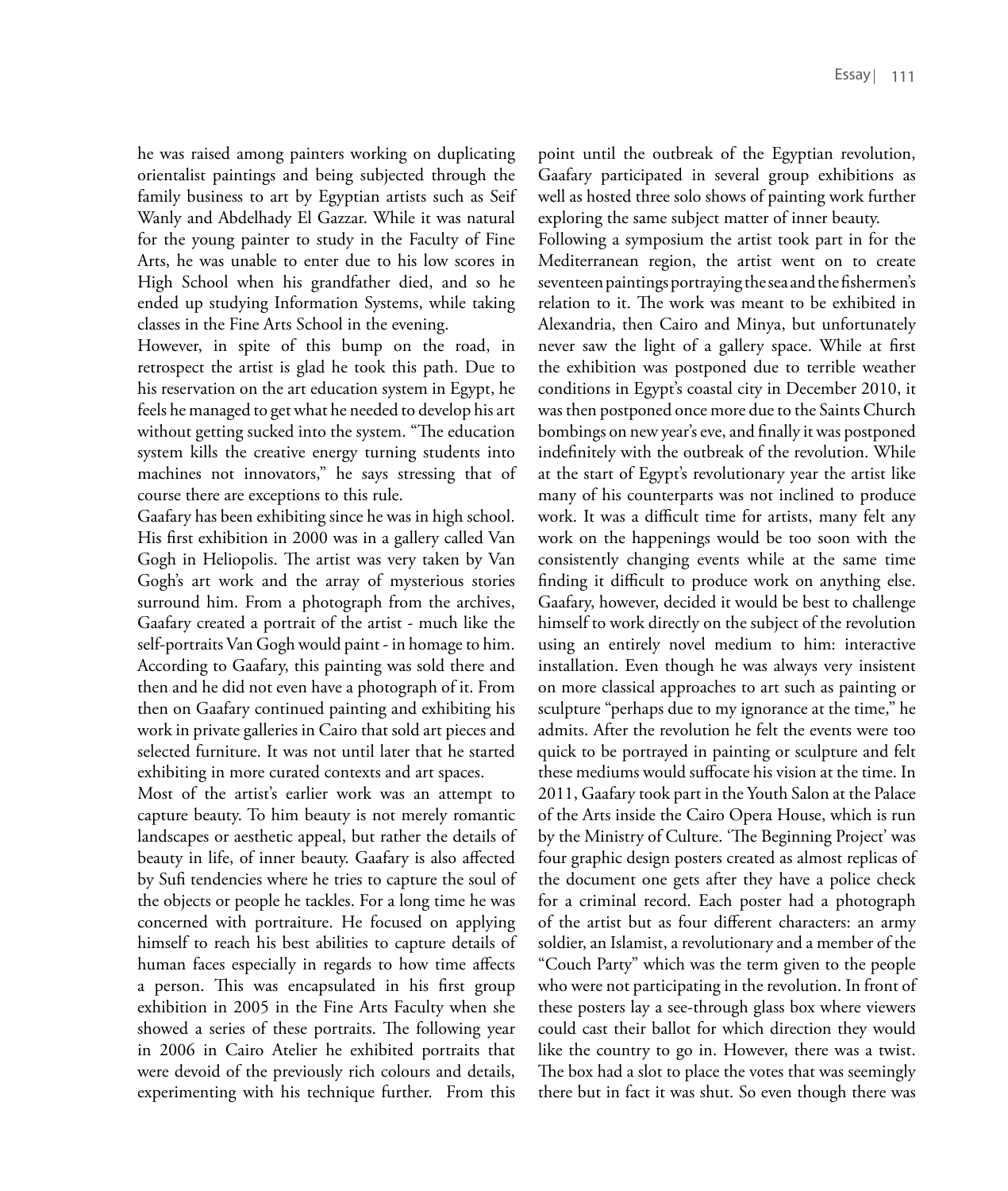

**Primitive Life Project I,** 2013, acrylic on canvas, 130x125cm. Courtesy of the artist and Contemporary Practices Collection.



**Primitive Life Project II,** 2013, acrylic on canvas, 130x125cm. Courtesy of the artist and Contemporary Practices Collection.